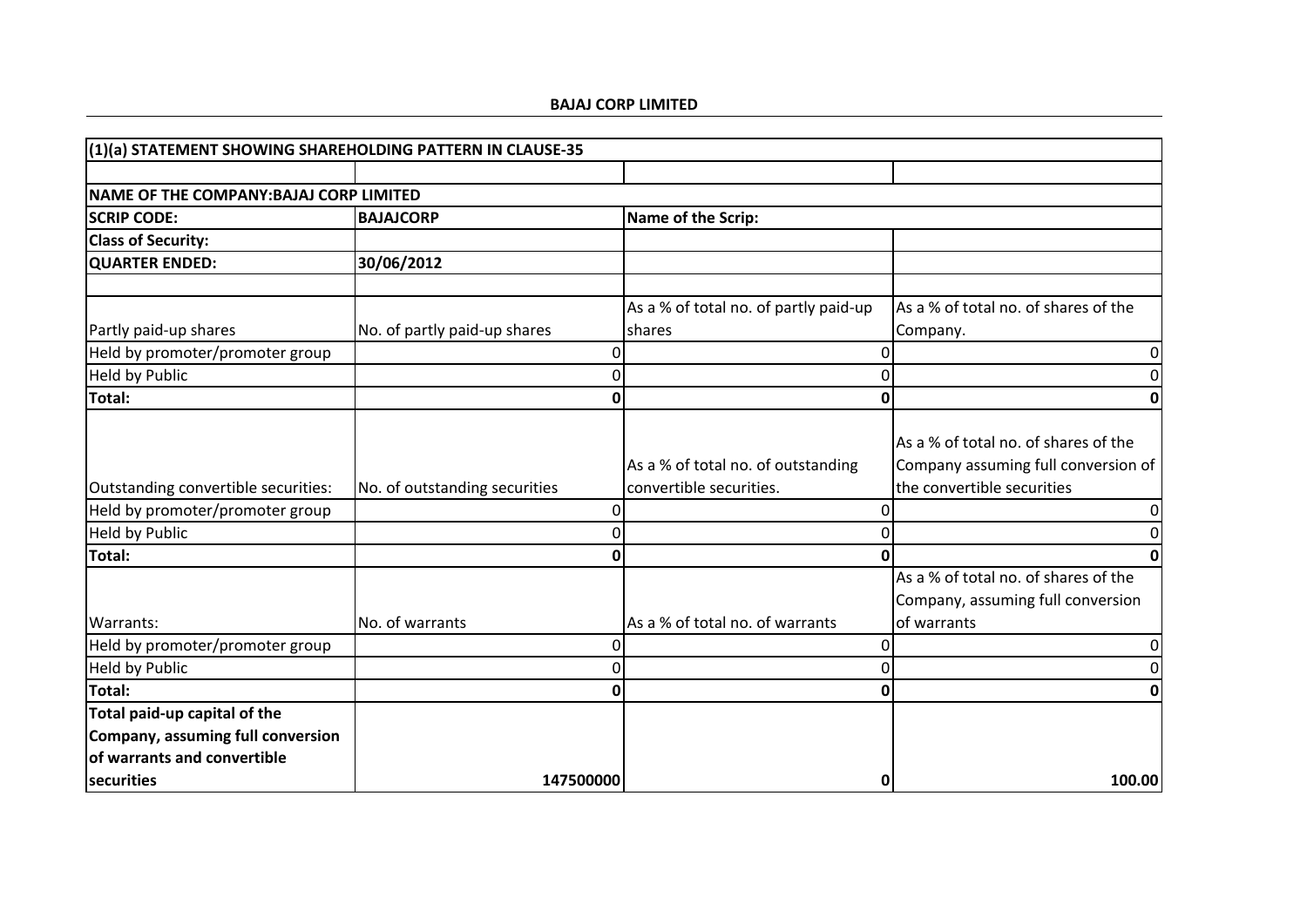|                           |                                          |                     |                  |                                                       | <b>TOTAL SHAREHOLDING AS A % OF</b> |              | <b>SHARES PLEDGE OR OTHERWISE</b> |                           |
|---------------------------|------------------------------------------|---------------------|------------------|-------------------------------------------------------|-------------------------------------|--------------|-----------------------------------|---------------------------|
|                           |                                          |                     |                  |                                                       | <b>TOTAL NO OF SHARES</b>           |              | <b>ENCUMBERED</b>                 |                           |
|                           |                                          |                     |                  |                                                       |                                     |              |                                   |                           |
|                           |                                          |                     | <b>TOTAL</b>     | <b>NO OF SHARES HELD</b>                              |                                     |              |                                   |                           |
| <b>CATEGORY</b>           |                                          | <b>NO OF</b>        | <b>NUMBER OF</b> | IN DEMATERIALIZED   AS a PERCENTAGE   As a PERCENTAGE |                                     |              | <b>NUMBER</b>                     |                           |
| <b>CODE</b>               | <b>CATEGORY OF SHAREHOLDER</b>           | <b>SHAREHOLDERS</b> | <b>SHARES</b>    | <b>FORM</b>                                           | of (A+B)                            | of $(A+B+C)$ |                                   | OF SHARES AS a PERCENTAGE |
| $\overline{(\mathsf{I})}$ | (11)                                     | (III)               | (IV)             | (V)                                                   | (VI)                                | (VII)        | (VIII)                            | (IX)=(VIII)/(IV)*100      |
| (A)                       | PROMOTER AND PROMOTER GROUP              |                     |                  |                                                       |                                     |              |                                   |                           |
| (1)                       | <b>INDIAN</b>                            |                     |                  |                                                       |                                     |              |                                   |                           |
| (a)                       | Individual /HUF                          | $\mathbf 0$         | $\Omega$         | $\Omega$                                              | 0.00                                | 0.00         | $\Omega$                          | 0.00                      |
| (b)                       | Central Government/State Government(s)   | $\mathbf 0$         | $\Omega$         |                                                       | 0.00                                | 0.00         | $\Omega$                          | 0.00                      |
| (c)                       | <b>Bodies Corporate</b>                  | $\mathbf 1$         | 125000000        | 125000000                                             | 84.75                               | 84.75        | $\Omega$                          | 0.00                      |
| (d)                       | Financial Institutions / Banks           | $\mathbf 0$         | $\Omega$         | $\Omega$                                              | 0.00                                | 0.00         | $\Omega$                          | 0.00                      |
| (e)                       | <b>Others</b>                            | $\Omega$            | $\Omega$         | $\Omega$                                              | 0.00                                | 0.00         | $\Omega$                          | 0.00                      |
|                           |                                          |                     |                  |                                                       |                                     |              |                                   |                           |
|                           | Sub-Total A(1) :                         | $\mathbf{1}$        | 125000000        | 125000000                                             | 84.75                               | 84.75        | 0                                 | 0.00                      |
|                           |                                          |                     |                  |                                                       |                                     |              |                                   |                           |
| (2)                       | <b>FOREIGN</b>                           |                     |                  |                                                       |                                     |              |                                   |                           |
| (a)                       | Individuals (NRIs/Foreign Individuals)   | $\mathbf 0$         | $\Omega$         | $\Omega$                                              | 0.00                                | 0.00         | $\Omega$                          | 0.00                      |
| (b)                       | <b>Bodies Corporate</b>                  | $\mathbf 0$         | $\Omega$         | $\Omega$                                              | 0.00                                | 0.00         | 0                                 | 0.00                      |
| (c)                       | Institutions                             | $\mathbf 0$         | $\Omega$         | $\Omega$                                              | 0.00                                | 0.00         | $\Omega$                          | 0.00                      |
| (d)                       | <b>Others</b>                            | $\mathbf{0}$        | $\Omega$         | $\Omega$                                              | 0.00                                | 0.00         | $\Omega$                          | 0.00                      |
|                           | Sub-Total A(2) :                         | $\mathbf{0}$        | $\Omega$         | $\mathbf{0}$                                          | 0.00                                | 0.00         | $\Omega$                          | 0.00                      |
|                           |                                          |                     |                  |                                                       |                                     |              |                                   |                           |
|                           | Total A=A(1)+A(2)                        | $\mathbf{1}$        | 125000000        | 125000000                                             | 84.75                               | 84.75        | $\Omega$                          | 0.00                      |
|                           |                                          |                     |                  |                                                       |                                     |              |                                   |                           |
| (B)                       | <b>PUBLIC SHAREHOLDING</b>               |                     |                  |                                                       |                                     |              |                                   |                           |
| (1)                       | <b>INSTITUTIONS</b>                      |                     |                  |                                                       |                                     |              |                                   |                           |
| (a)                       | Mutual Funds / UTI                       | 7                   | 680902           | 680902                                                | 0.46                                | 0.46         |                                   |                           |
| (b)                       | <b>Financial Institutions / Banks</b>    | $\mathbf{1}$        | 2110             | 2110                                                  | 0.00                                | 0.00         |                                   |                           |
| (c)                       | Central Government / State Government(s) | $\mathbf 0$         | n                | n                                                     | 0.00                                | 0.00         |                                   |                           |
| (d)                       | <b>Venture Capital Funds</b>             | $\mathbf 0$         | $\Omega$         | $\Omega$                                              | 0.00                                | 0.00         |                                   |                           |
| (e)                       | <b>Insurance Companies</b>               | $\mathbf 0$         | $\Omega$         | $\Omega$                                              | 0.00                                | 0.00         |                                   |                           |
| (f)                       | Foreign Institutional Investors          | 24                  | 13770443         | 13770443                                              | 9.34                                | 9.34         |                                   |                           |
| (g)                       | Foreign Venture Capital Investors        | $\mathbf 0$         | $\Omega$         | $\Omega$                                              | 0.00                                | 0.00         |                                   |                           |
| (h)                       | <b>Others</b>                            | $\mathbf{0}$        | ∩                |                                                       | 0.00                                | 0.00         |                                   |                           |
|                           |                                          |                     |                  |                                                       |                                     |              |                                   |                           |
|                           | Sub-Total $B(1)$ :                       | 32                  | 14453455         | 14453455                                              | 9.80                                | 9.80         |                                   |                           |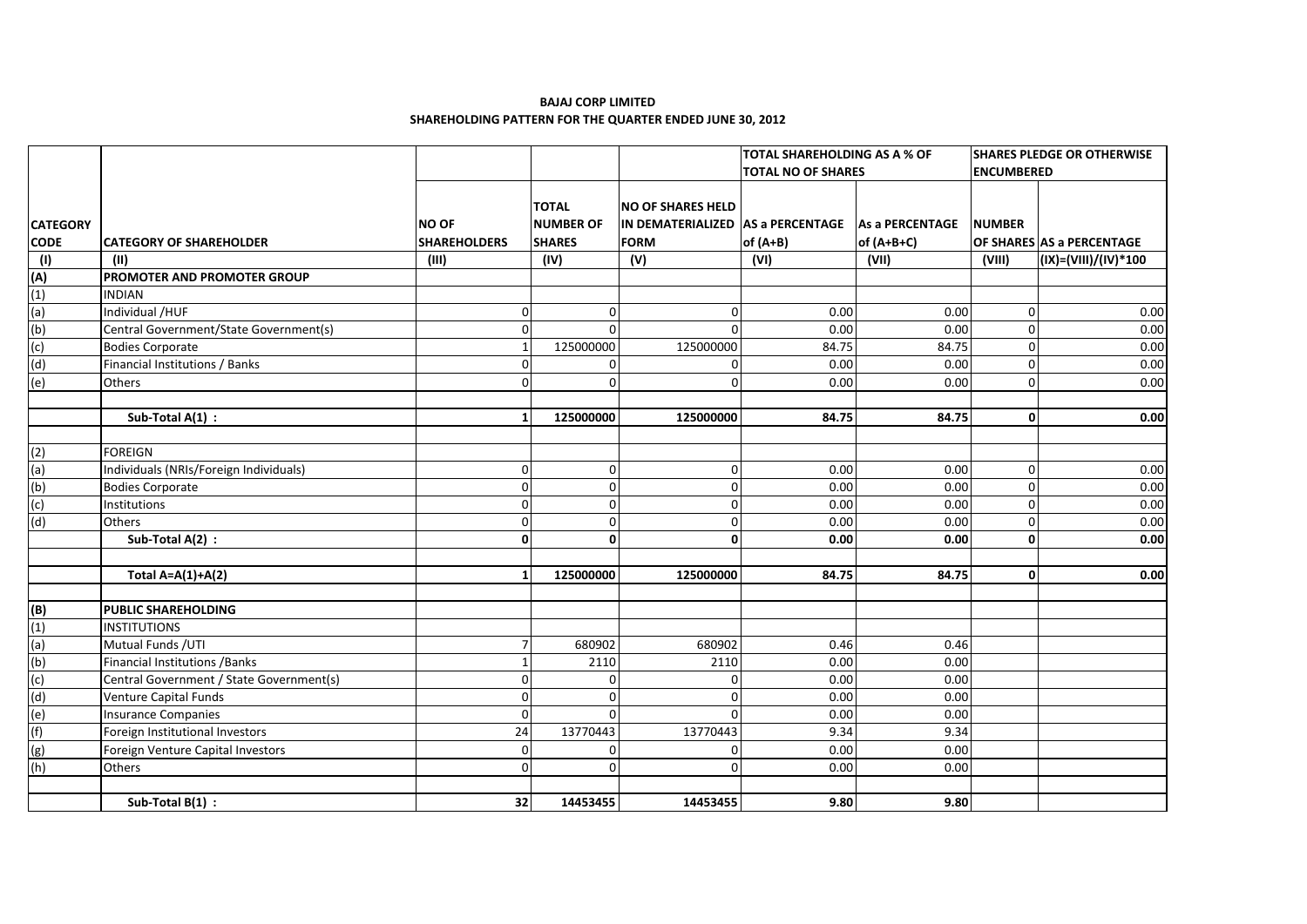|                                |                                                                          |                                     |                                                   |                                                                              | <b>TOTAL SHAREHOLDING AS A % OF</b> |                                      | <b>SHARES PLEDGE OR OTHERWISE</b> |                           |
|--------------------------------|--------------------------------------------------------------------------|-------------------------------------|---------------------------------------------------|------------------------------------------------------------------------------|-------------------------------------|--------------------------------------|-----------------------------------|---------------------------|
|                                |                                                                          |                                     |                                                   |                                                                              | <b>TOTAL NO OF SHARES</b>           |                                      | <b>ENCUMBERED</b>                 |                           |
| <b>CATEGORY</b><br><b>CODE</b> | <b>CATEGORY OF SHAREHOLDER</b>                                           | <b>NO OF</b><br><b>SHAREHOLDERS</b> | <b>TOTAL</b><br><b>NUMBER OF</b><br><b>SHARES</b> | <b>NO OF SHARES HELD</b><br>IN DEMATERIALIZED AS a PERCENTAGE<br><b>FORM</b> | of $(A+B)$                          | <b>As a PERCENTAGE</b><br>of (A+B+C) | <b>NUMBER</b>                     | OF SHARES AS a PERCENTAGE |
| (1)                            | (II)                                                                     | (III)                               | (IV)                                              | (V)                                                                          | (VI)                                | (VII)                                | (VIII)                            | (IX)=(VIII)/(IV)*100      |
|                                |                                                                          |                                     |                                                   |                                                                              |                                     |                                      |                                   |                           |
| (2)                            | <b>NON-INSTITUTIONS</b>                                                  |                                     |                                                   |                                                                              |                                     |                                      |                                   |                           |
| (a)                            | <b>Bodies Corporate</b>                                                  | 300                                 | 2392818                                           | 2392818                                                                      | 1.62                                | 1.62                                 |                                   |                           |
| (b)                            | <b>Individuals</b>                                                       |                                     |                                                   |                                                                              |                                     |                                      |                                   |                           |
|                                | (i) Individuals holding nominal share capital upto Rs.1                  |                                     |                                                   |                                                                              |                                     |                                      |                                   |                           |
|                                | lakh                                                                     | 19167                               | 3959208                                           | 3958702                                                                      | 2.68                                | 2.68                                 |                                   |                           |
|                                | (ii) Individuals holding nominal share capital in excess of<br>Rs.1 lakh | 3                                   | 1374758                                           | 1374758                                                                      | 0.93                                | 0.93                                 |                                   |                           |
| (c)                            | <b>Others</b>                                                            |                                     |                                                   |                                                                              |                                     |                                      |                                   |                           |
|                                | <b>NON RESIDENT INDIANS</b>                                              | 188                                 | 233452                                            | 233452                                                                       | 0.16                                | 0.16                                 |                                   |                           |
|                                | <b>CLEARING MEMBERS</b>                                                  | 35                                  | 12155                                             | 12155                                                                        | 0.01                                | 0.01                                 |                                   |                           |
|                                | <b>TRUSTS</b>                                                            |                                     | 74154                                             | 74154                                                                        | 0.05                                | 0.05                                 |                                   |                           |
|                                |                                                                          |                                     |                                                   |                                                                              |                                     |                                      |                                   |                           |
|                                | Sub-Total B(2):                                                          | 19694                               | 8046545                                           | 8046039                                                                      | 5.46                                | 5.46                                 |                                   |                           |
|                                |                                                                          |                                     |                                                   |                                                                              |                                     |                                      |                                   |                           |
|                                | Total $B=B(1)+B(2)$ :                                                    | 19726                               | 22500000                                          | 22499494                                                                     | 15.25                               | 15.25                                |                                   |                           |
|                                |                                                                          |                                     |                                                   |                                                                              |                                     |                                      |                                   |                           |
|                                | Total $(A+B)$ :                                                          | 19727                               | 147500000                                         | 147499494                                                                    | 100.00                              | 100.00                               |                                   |                           |
|                                |                                                                          |                                     |                                                   |                                                                              |                                     |                                      |                                   |                           |
| (C)                            | Shares held by custodians, against which                                 |                                     |                                                   |                                                                              |                                     |                                      |                                   |                           |
|                                | Depository Receipts have been issued                                     |                                     |                                                   |                                                                              |                                     |                                      |                                   |                           |
|                                |                                                                          |                                     |                                                   |                                                                              |                                     |                                      |                                   |                           |
| $\frac{(1)}{(2)}$              | Promoter and Promoter Group                                              |                                     |                                                   |                                                                              |                                     |                                      |                                   |                           |
|                                | Public                                                                   | $\Omega$                            | $\Omega$                                          | $\Omega$                                                                     | 0.00                                | 0.00                                 |                                   |                           |
|                                |                                                                          |                                     |                                                   |                                                                              |                                     |                                      |                                   |                           |
|                                | <b>GRAND TOTAL (A+B+C):</b>                                              | 19727                               | 147500000                                         | 147499494                                                                    | 100.00                              | 0.00                                 | $\mathbf{0}$                      | 0.00                      |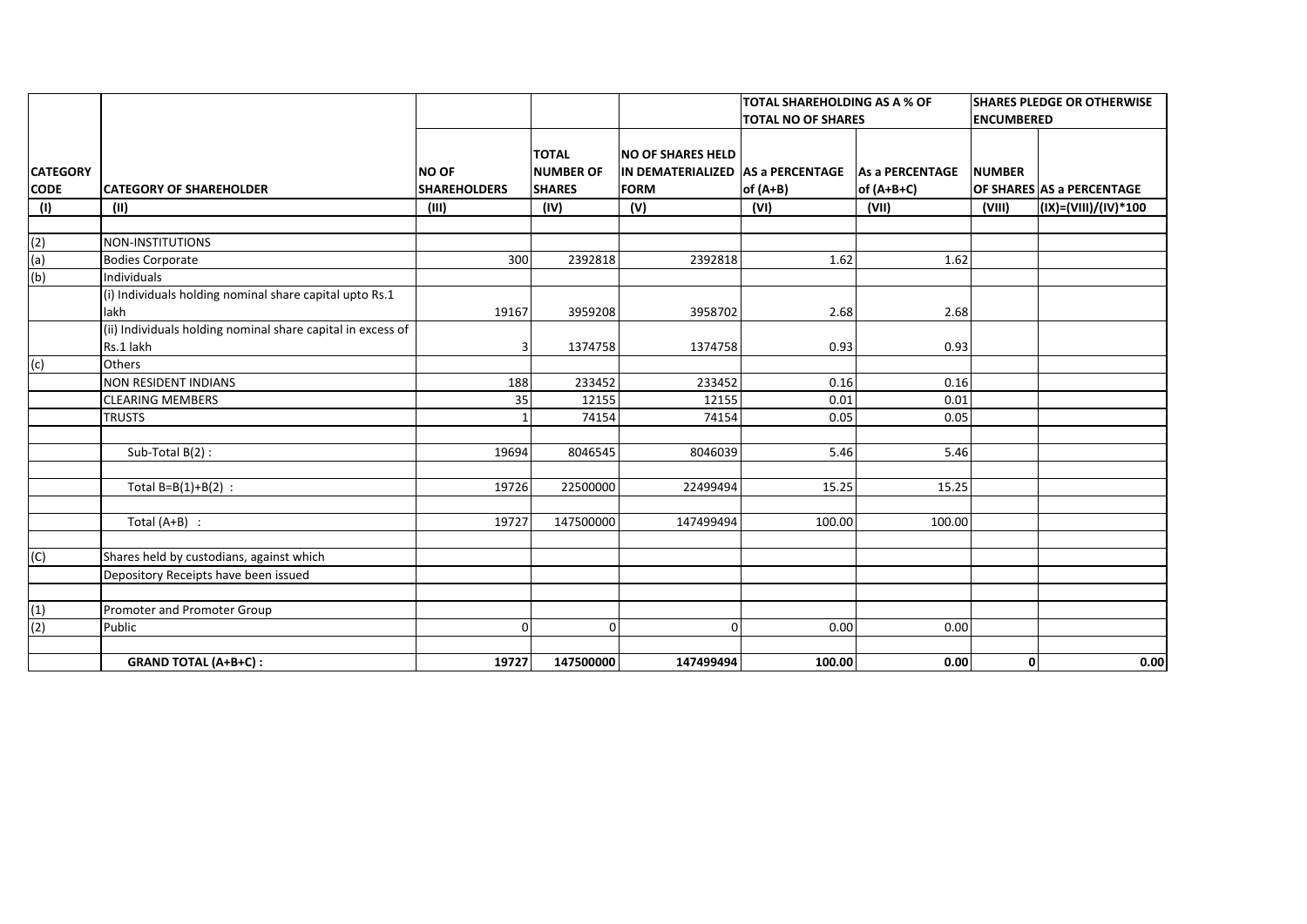| (I)(b) | Statement showing holding of securities (including shares, warrants, convertible securities) of persons belonging to the category "Promoter and Promoter Group" |           |                               |     |                               |                             |               |                            |                                   |                   |                                                                                                                               |
|--------|-----------------------------------------------------------------------------------------------------------------------------------------------------------------|-----------|-------------------------------|-----|-------------------------------|-----------------------------|---------------|----------------------------|-----------------------------------|-------------------|-------------------------------------------------------------------------------------------------------------------------------|
|        |                                                                                                                                                                 |           |                               |     |                               |                             |               |                            |                                   |                   | <b>Total Shares (including</b><br>underlying shares assuming<br>full conversion of warrants<br>and convertible securities) as |
| Sr.No  | Name of the Shareholder                                                                                                                                         |           | <b>Details of Shares held</b> |     | Encumbered shares (*)         |                             |               | <b>Details of Warrants</b> | Details of convertible securities |                   | a % of diluted share capital                                                                                                  |
|        |                                                                                                                                                                 |           |                               |     |                               |                             |               |                            |                                   | As a % total      |                                                                                                                               |
|        |                                                                                                                                                                 |           |                               |     |                               | AS a % of grand             |               | As a % total               |                                   | number of         |                                                                                                                               |
|        |                                                                                                                                                                 |           |                               |     |                               | total $(A) + (B) +$         |               | number of                  | Number of                         | convertible       |                                                                                                                               |
|        |                                                                                                                                                                 |           | No. of Shares As a % of grand |     |                               | (C) of sub-clause Number of |               | warrants of the            | convertible                       | securities of the |                                                                                                                               |
|        |                                                                                                                                                                 | held      | total $(A)+(B)+(C)$           |     | Pledge Shares AS a percentage | (I)(a)                      | warrants held | smae class                 | securities held                   | same class        |                                                                                                                               |
| (1)    | (11)                                                                                                                                                            | (III)     | (IV)                          | (V) | (VI)=(V)/(III)*100            | (VII)                       | (VIII)        | (IX)                       | (X)                               | (XI)              | (XII)                                                                                                                         |
|        |                                                                                                                                                                 |           |                               |     |                               |                             |               |                            |                                   |                   |                                                                                                                               |
|        |                                                                                                                                                                 |           |                               |     |                               |                             |               |                            |                                   |                   |                                                                                                                               |
|        | 1 BAJAJ RESOURCES LIMITED                                                                                                                                       | 125000000 | 84.75                         |     | 0.00                          | 0.00                        |               | 0.00                       |                                   | 0.00              | 0.00                                                                                                                          |
|        |                                                                                                                                                                 |           |                               |     |                               |                             |               |                            |                                   |                   |                                                                                                                               |
|        | <b>TOTAL:</b>                                                                                                                                                   | 125000000 | 84.75                         |     | 0.00                          | 0.00                        |               | 0.00                       |                                   | 0.00              | 0.00                                                                                                                          |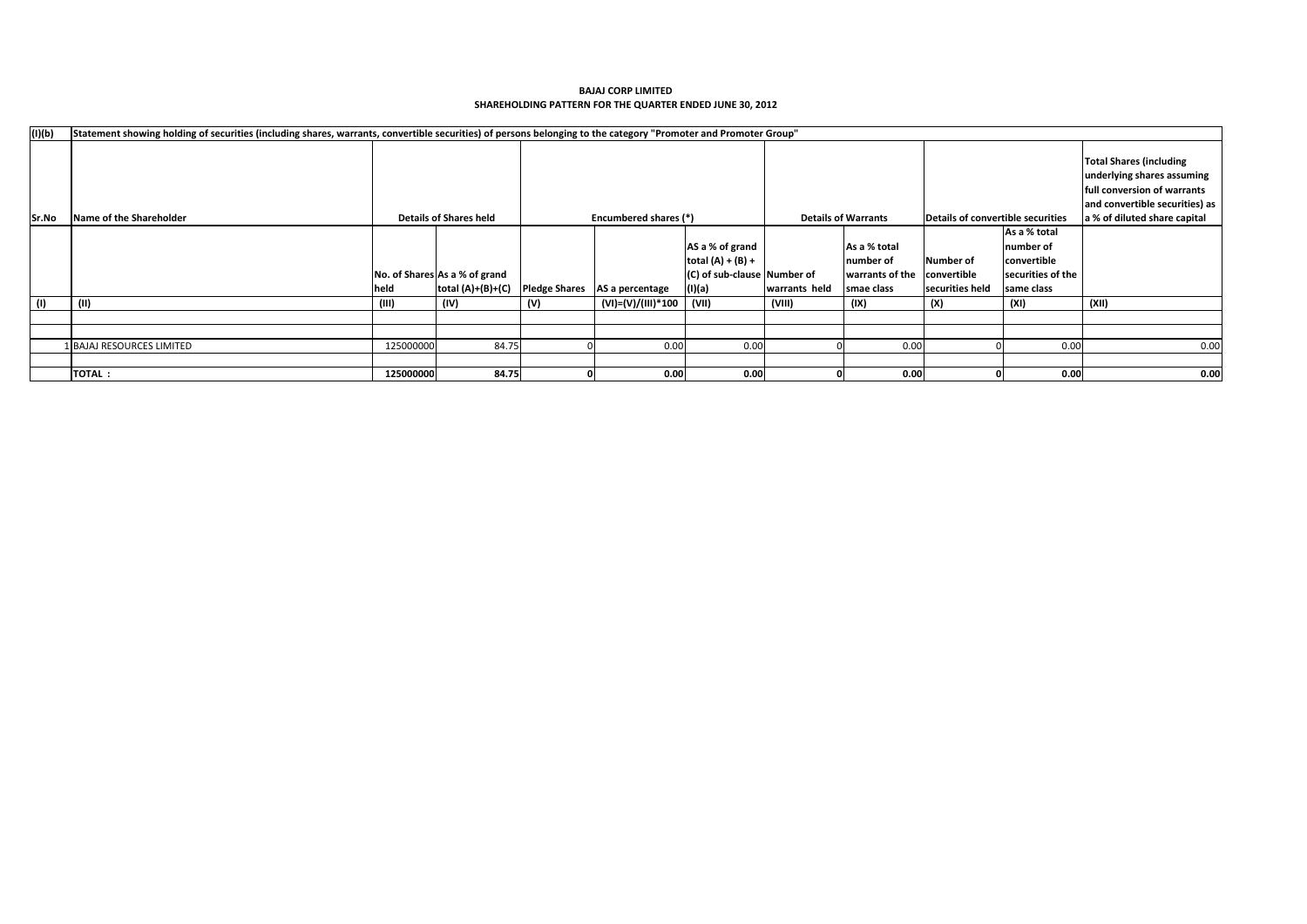#### **SHAREHOLDING PATTERN FOR THE QUARTER ENDED JUNE 30, 2012 BAJAJ CORP LIMITED**

| (I)(c)(i) | Statement showing holding of securities (including shares, warrants,convertible securities) of persons belonging to the category "Public" and holding more than 1% of the total number of shares |             |                                                                                                                      |                            |                 |                                   |                   |                                                                                                                                |
|-----------|--------------------------------------------------------------------------------------------------------------------------------------------------------------------------------------------------|-------------|----------------------------------------------------------------------------------------------------------------------|----------------------------|-----------------|-----------------------------------|-------------------|--------------------------------------------------------------------------------------------------------------------------------|
|           |                                                                                                                                                                                                  | Number of   | Shares as a percentage of<br>total number of shares {i.e.,<br>Grant total $(A)+(B)+(C)$<br>indicated in Statement at |                            |                 |                                   |                   | Total shares (including<br>underlying shares assuming<br><b>Ifull conversion of warrants</b><br>and convertible securities) as |
| Sr.No.    | Name of the shareholder                                                                                                                                                                          | shares held | para (I)(a) above}                                                                                                   | <b>Details of warrants</b> |                 | Details of convertible securities |                   | a % of diluted share capital)                                                                                                  |
|           |                                                                                                                                                                                                  |             |                                                                                                                      |                            |                 |                                   | % w.r.t total     |                                                                                                                                |
|           |                                                                                                                                                                                                  |             |                                                                                                                      |                            | As a % total    |                                   | number of         |                                                                                                                                |
|           |                                                                                                                                                                                                  |             |                                                                                                                      |                            | number of       | Number of                         | convertible       |                                                                                                                                |
|           |                                                                                                                                                                                                  |             |                                                                                                                      | Number of                  | warrants of the | convertible                       | securities of the |                                                                                                                                |
|           |                                                                                                                                                                                                  |             |                                                                                                                      | warrants held              | same class      | securities held                   | same class        |                                                                                                                                |
|           | 1 MATTHEWS INDIA FUND                                                                                                                                                                            | 3362178     | 2.28                                                                                                                 |                            | 0.00            |                                   | 0.00              | 0.00                                                                                                                           |
|           | 2 ACACIA PARTNERS, LP                                                                                                                                                                            | 2600000     | 1.76                                                                                                                 |                            | 0.00            |                                   | 0.00              | 0.00                                                                                                                           |
|           | PARI WASHINGTON COMPANY PVT. LTD. A/C PARI WASHINGTON INDIA                                                                                                                                      |             |                                                                                                                      |                            |                 |                                   |                   |                                                                                                                                |
|           | 3 MASTER FUND, LTD.                                                                                                                                                                              | 1876195     | 1.27                                                                                                                 |                            | 0.00            |                                   | 0.00              | 0.00                                                                                                                           |
|           |                                                                                                                                                                                                  |             |                                                                                                                      |                            |                 |                                   |                   |                                                                                                                                |
|           | <b>TOTAL:</b>                                                                                                                                                                                    | 7838373     | 5.31                                                                                                                 |                            | 0.00            |                                   | 0.00              | 0.00                                                                                                                           |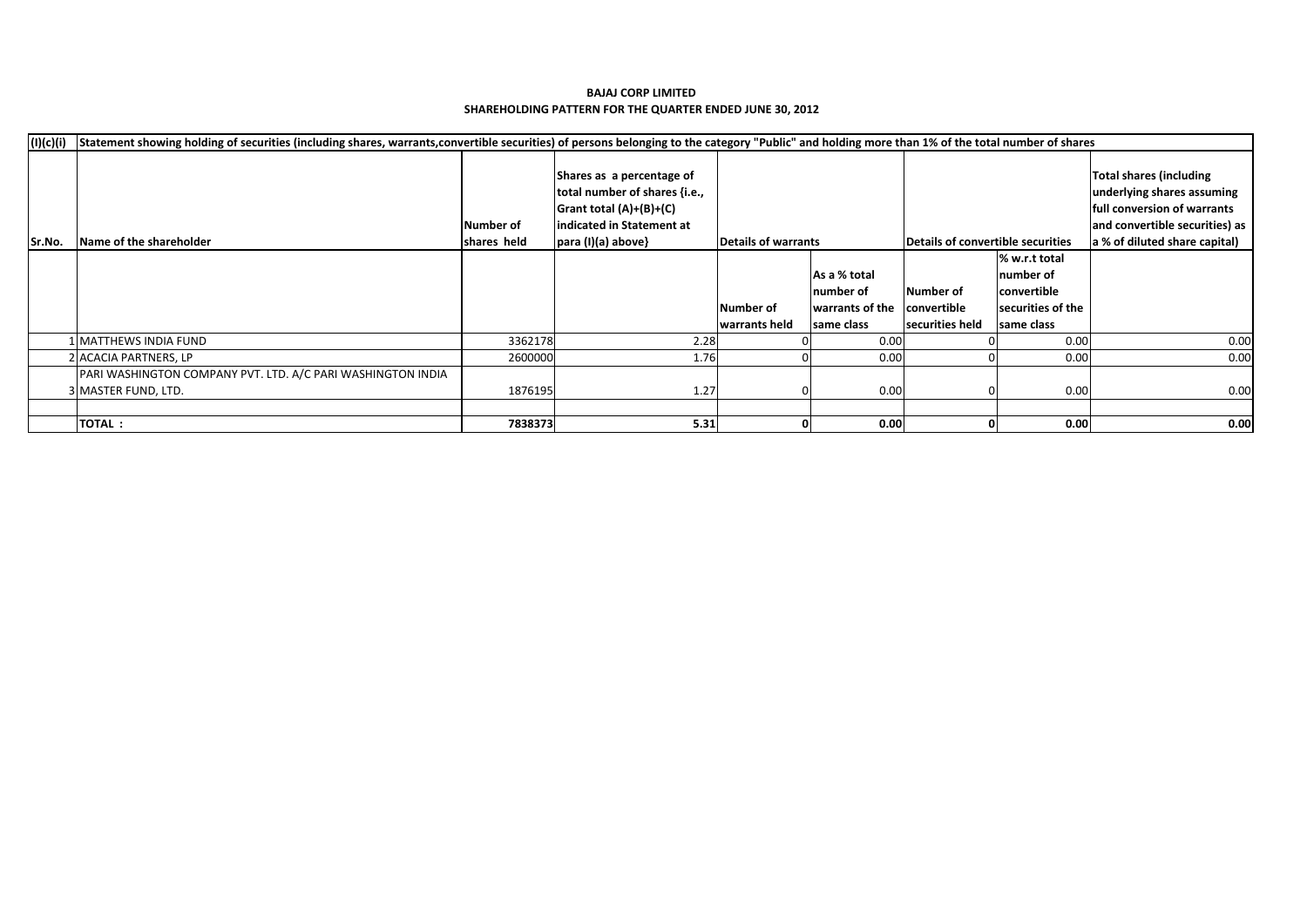|        | (I)(c)(ii) Statement showing holding of securities (including shares, warrants,convertible securities) of persons (together with PAC) belonging to the category "Public" and holding more than 5% of the total number of share |                  |                               |                     |                 |                                   |                    |                                     |
|--------|--------------------------------------------------------------------------------------------------------------------------------------------------------------------------------------------------------------------------------|------------------|-------------------------------|---------------------|-----------------|-----------------------------------|--------------------|-------------------------------------|
|        |                                                                                                                                                                                                                                |                  |                               |                     |                 |                                   |                    |                                     |
|        |                                                                                                                                                                                                                                |                  | Shares as a percentage of     |                     |                 |                                   |                    | Total shares (including             |
|        |                                                                                                                                                                                                                                |                  | total number of shares {i.e., |                     |                 |                                   |                    | underlying shares assuming          |
|        |                                                                                                                                                                                                                                |                  | Grant total $(A)+(B)+(C)$     |                     |                 |                                   |                    | <b>Ifull conversion of warrants</b> |
|        | Name(s) of the shareholder(s) and the Persons Acting in Concert (PAC)                                                                                                                                                          | <b>Number of</b> | indicated in Statement at     |                     |                 |                                   |                    | and convertible securities) as      |
| Sr.No. | with them                                                                                                                                                                                                                      | shares held      | $para (I)(a) above\}$         | Details of warrants |                 | Details of convertible securities |                    | a % of diluted share capital)       |
|        |                                                                                                                                                                                                                                |                  |                               |                     |                 |                                   | % w.r.t total      |                                     |
|        |                                                                                                                                                                                                                                |                  |                               |                     | As a % total    |                                   | Inumber of         |                                     |
|        |                                                                                                                                                                                                                                |                  |                               |                     | Inumber of      | Number of                         | <b>convertible</b> |                                     |
|        |                                                                                                                                                                                                                                |                  |                               | Number of           | warrants of the | convertible                       | securities of the  |                                     |
|        |                                                                                                                                                                                                                                |                  |                               | warrants held       | same class      | securities held                   | same class         |                                     |
|        |                                                                                                                                                                                                                                |                  |                               |                     |                 |                                   |                    |                                     |
|        | <b>TOTAL:</b>                                                                                                                                                                                                                  |                  |                               |                     |                 |                                   |                    |                                     |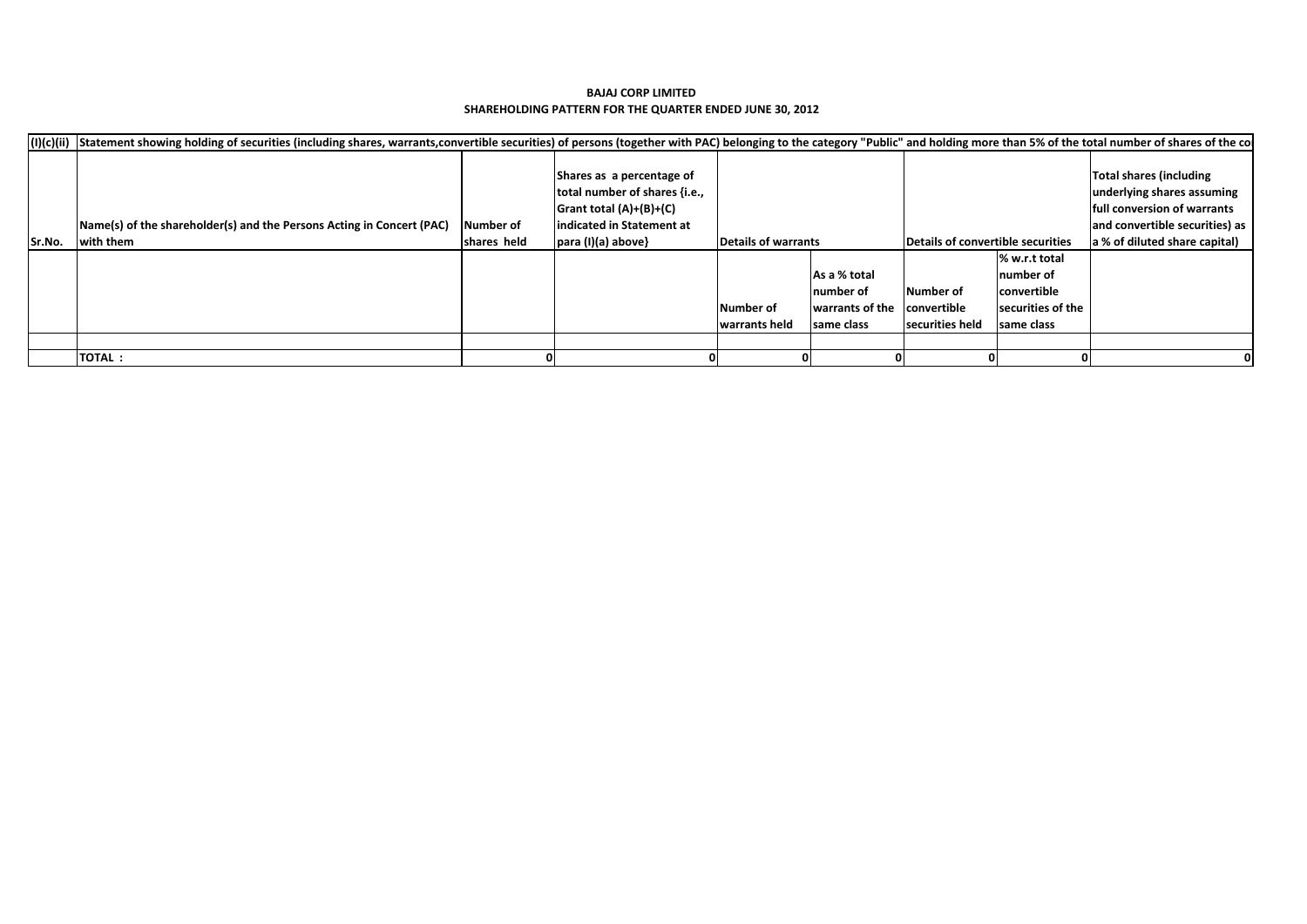### **BAJAJ CORP LIMITED**

### **SHAREHOLDING PATTERN FOR THE QUARTER ENDED JUNE 30, 2012**

| (I)(d)      | STATEMENT SHOWING DETAILS OF LOCKED-IN SHARES" |                  |                      |                    |  |  |  |  |
|-------------|------------------------------------------------|------------------|----------------------|--------------------|--|--|--|--|
|             |                                                |                  |                      |                    |  |  |  |  |
| <b>SLNO</b> | <b>INAME OF THE SHAREHOLDER</b>                | <b>CAT. CODE</b> | <b>INO OF SHARES</b> | <b>IPERCENTAGE</b> |  |  |  |  |
|             | 1 BAJAJ RESOURCES LIMITED                      | <b>IPBC</b>      | 29950000             | 20.31              |  |  |  |  |
|             |                                                |                  |                      |                    |  |  |  |  |
|             | <b>TOTAL:</b>                                  |                  | 29950000             | 20.31              |  |  |  |  |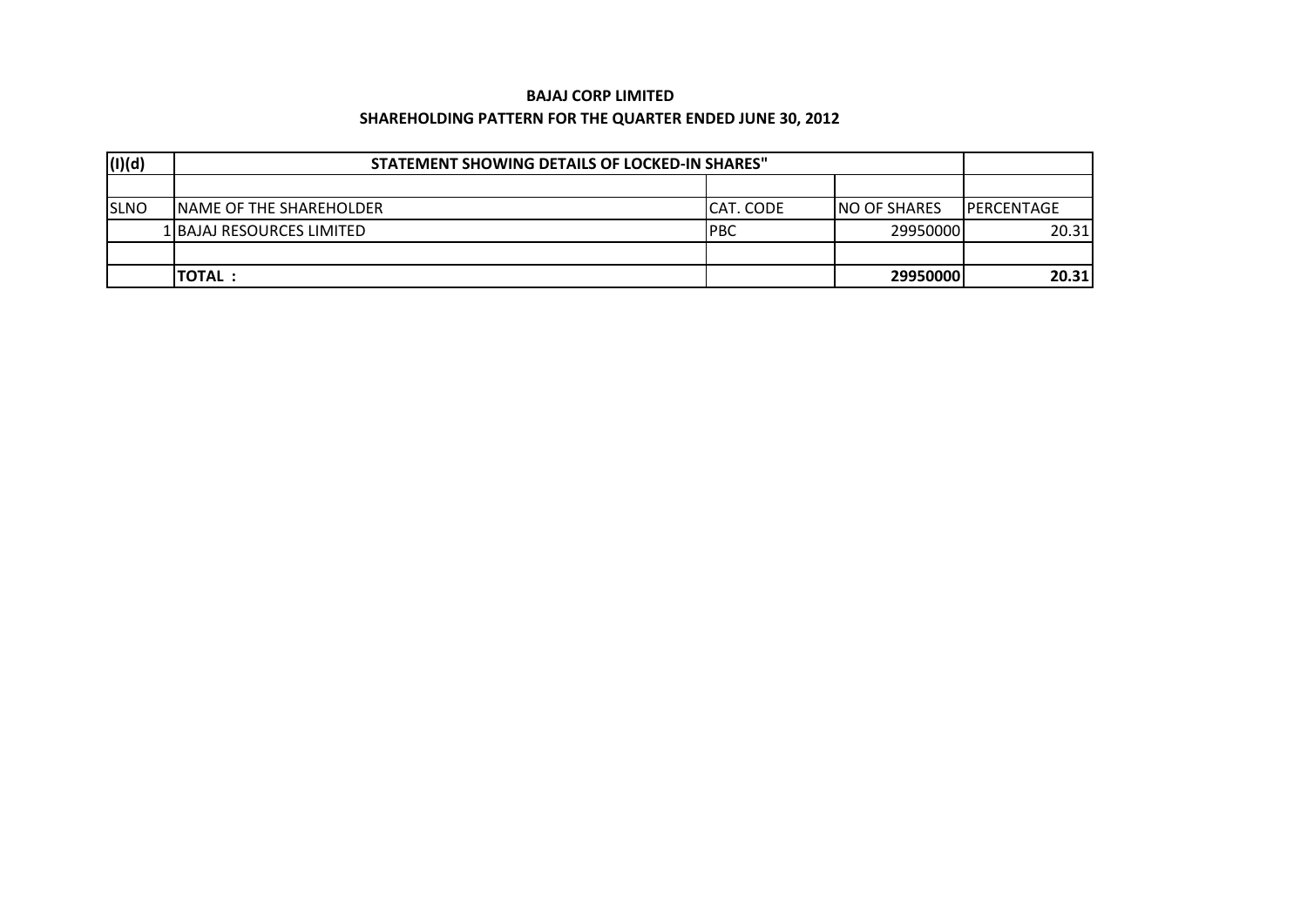| (II)(a) | STATEMENT SHOWING DETAILS OF DEPOSITORY RECEIPTS (DRS) |                                              |                         |                                                                                                                                                                   |  |  |  |  |  |
|---------|--------------------------------------------------------|----------------------------------------------|-------------------------|-------------------------------------------------------------------------------------------------------------------------------------------------------------------|--|--|--|--|--|
|         |                                                        |                                              |                         |                                                                                                                                                                   |  |  |  |  |  |
|         |                                                        | Number of outstanding underlying outstanding | <b>Number of shares</b> | <b>Shares underlying outstanding DRs</b><br>as a percentage of total number of<br>shares {i.e., Grand Total $(A)+(B)+(C)$<br>indicated in Statement at Para(I)(a) |  |  |  |  |  |
| Sr.No.  | Type of outstanding DR (ADRs, GDRs, SDRs, etc.)        | <b>IDRs</b>                                  | <b>IDRs</b>             | above}                                                                                                                                                            |  |  |  |  |  |
|         |                                                        |                                              |                         |                                                                                                                                                                   |  |  |  |  |  |
|         | <b>TOTAL:</b>                                          | 0                                            |                         |                                                                                                                                                                   |  |  |  |  |  |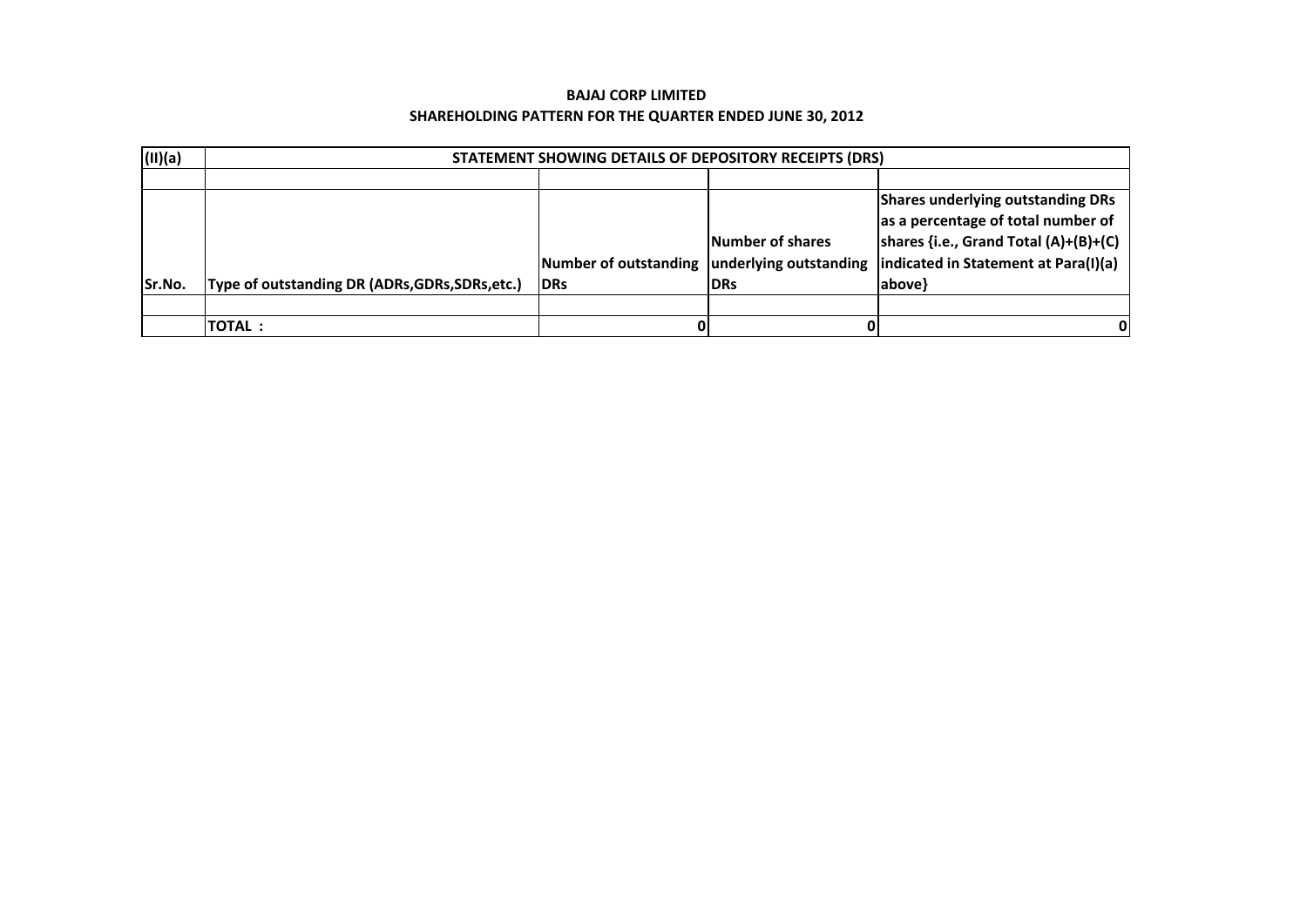$\blacksquare$ 

 $\Gamma$ 

| (II)(b) | Statement showing Holding of Depository Receipts (DRs), where underlying shares held by "Promoter/Promoter group" are in excess of 1% of the total | number shares.                |               |                                                  |
|---------|----------------------------------------------------------------------------------------------------------------------------------------------------|-------------------------------|---------------|--------------------------------------------------|
|         |                                                                                                                                                    |                               |               |                                                  |
|         |                                                                                                                                                    | Type of                       | lNumber of    | Shares underlying outstanding DRs as a           |
|         |                                                                                                                                                    | outstanding DR                | <b>shares</b> | percentage of total number of shares {i.e.,      |
|         |                                                                                                                                                    | (ADRs, GDRs, SDRs, underlying |               | Grand Total (A)+(B)+(C) indicated in             |
| Sr.No.  | <b>Name of the DR Holder</b>                                                                                                                       | $ $ etc. $)$                  |               | outstanding DRs   Statement at para(I)(a) above} |
|         |                                                                                                                                                    |                               |               |                                                  |
|         | <b>TOTAL:</b>                                                                                                                                      |                               |               | 0                                                |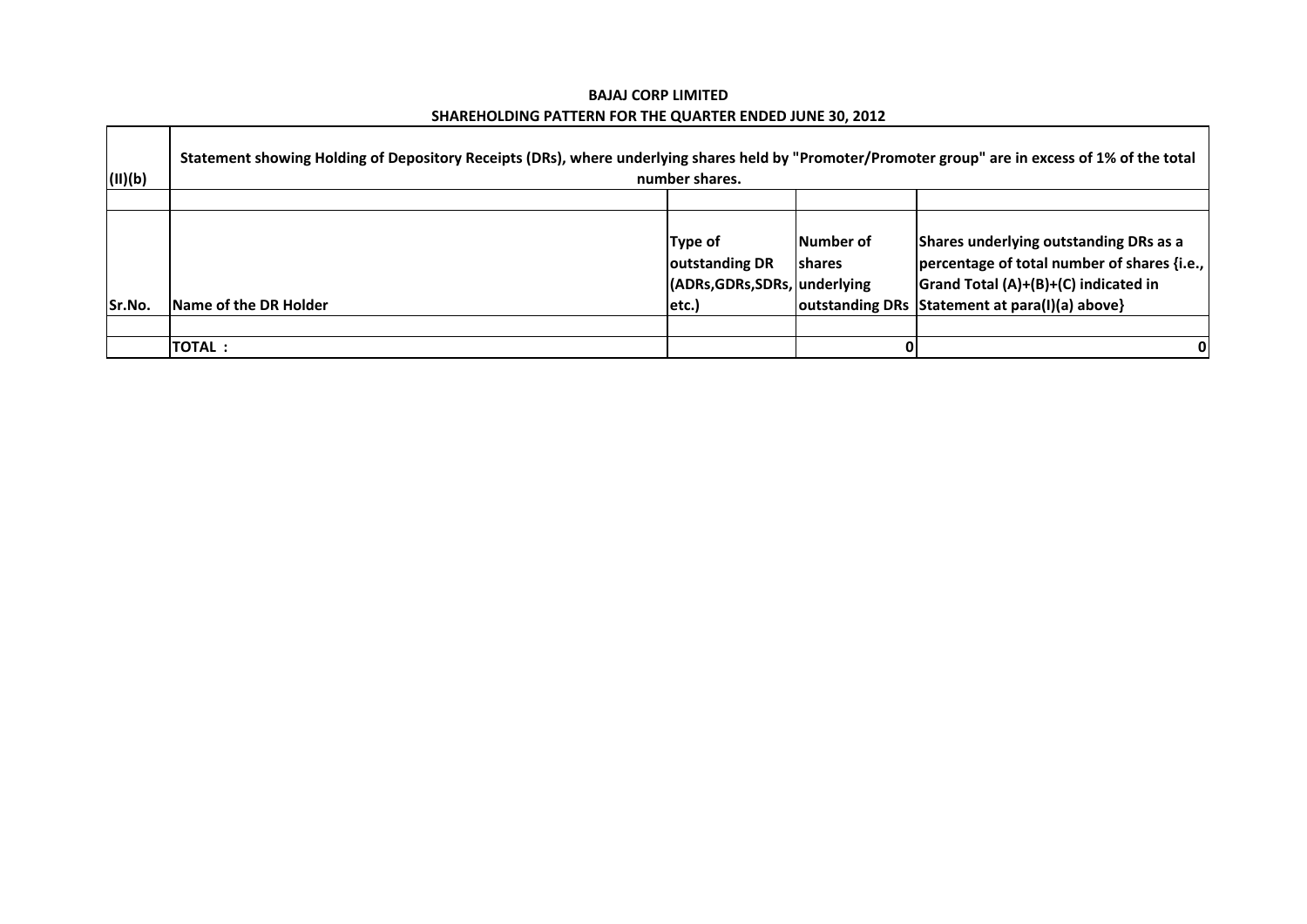## (III) (a) **Statement showing the voting pattern of shareholders, if more than one class of shares/securities is issued by the issuer**

(Give description of voting rights for each class of security)

Class X:

Class Y:

Class Z:)

| Category<br>code | <b>Category of shareholder</b>                                                  |         |                | Number of Voting Rights held in each class of securities | <b>Total Voting Rights</b><br>$(III+IV+V)$ |                            | <b>Total Voting Rights i.e. (VI)</b> |
|------------------|---------------------------------------------------------------------------------|---------|----------------|----------------------------------------------------------|--------------------------------------------|----------------------------|--------------------------------------|
|                  |                                                                                 | Class X | <b>Class Y</b> | Class Z                                                  |                                            | As a percentage of $(A+B)$ | As a percentage of $(A+B+C)$         |
| $\mathbf{I}$     | (II)                                                                            | (III)   | (IV)           | (V)                                                      | (VI)                                       | (VII)                      | (VIII)                               |
| (A)              | <b>Promoter and Promoter Group</b>                                              |         |                |                                                          |                                            |                            |                                      |
| (1)              | <b>Indian</b>                                                                   |         |                |                                                          |                                            |                            |                                      |
| (a)              | Individuals/Hindu Undivided Family                                              |         |                |                                                          |                                            |                            |                                      |
| (b)              | Central Government/ State Government(s)                                         |         |                |                                                          |                                            |                            |                                      |
| (c)              | <b>Bodies Corporate</b>                                                         |         |                |                                                          |                                            |                            |                                      |
| (d)              | Financial Institutions/ Banks                                                   |         |                |                                                          |                                            |                            |                                      |
| (e)              | Any Other<br>(specify)                                                          |         |                |                                                          |                                            |                            |                                      |
|                  | Sub-Total $(A)(1)$                                                              |         |                |                                                          | NÁ.                                        |                            |                                      |
| (2)              | Foreign                                                                         |         |                |                                                          |                                            |                            |                                      |
| (a)              | Individuals (Non-Resident Individuals/ Foreign<br>Individuals)                  |         |                |                                                          |                                            |                            |                                      |
| (b)              | <b>Bodies Corporate</b>                                                         |         |                |                                                          |                                            |                            |                                      |
| (c)              | Institutions                                                                    |         |                |                                                          |                                            |                            |                                      |
| (d)              | Any Other (specify)                                                             |         |                |                                                          |                                            |                            |                                      |
|                  | Sub-Total $(A)(2)$                                                              |         |                |                                                          |                                            |                            |                                      |
|                  | <b>Total Shareholding of Promoter and</b><br>Promoter Group $(A)=(A)(1)+(A)(2)$ |         |                |                                                          |                                            |                            |                                      |
| <b>(B)</b>       | <b>Public shareholding</b>                                                      |         |                |                                                          |                                            |                            | $\overline{\mathscr{E}}$             |